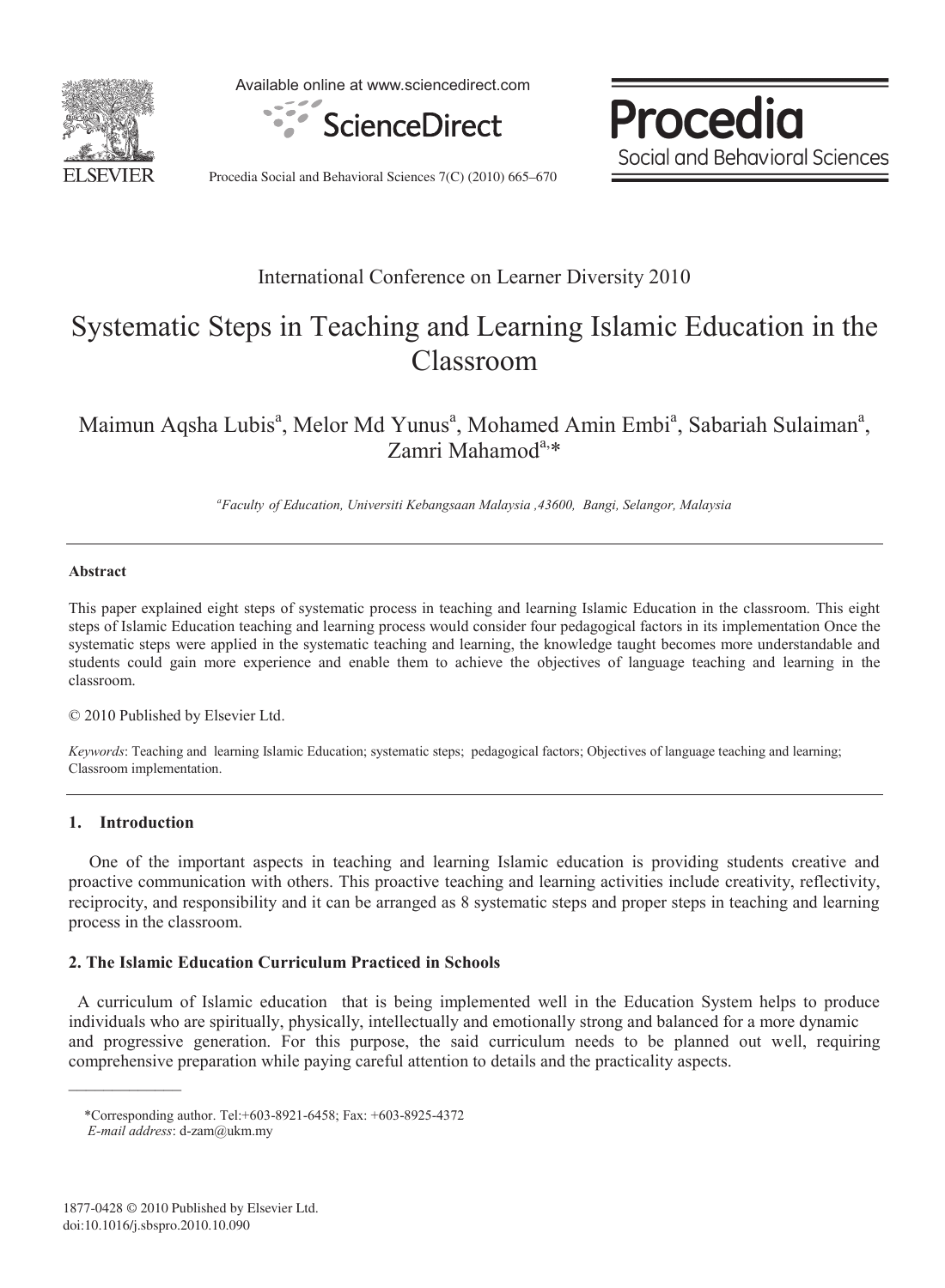Among the objectives adopted by Primary Religious Schools are to teach the children to understand, believe and practice the Islamic teachings, to inculcate the understanding and appreciation of Islamic values in life. Besides it, this Primary Religious School raises interest in religious teachings and prepare them to shoulder future responsibilities. It also to develop good mannerism in the children to become better citizens, as prescribed by Islam and to train them to be obedient of God's commands and to avoid the forbidden acts. Lastly, this Primary Religious School aim to educate children in becoming members of a responsible society and to serve the nation according to Islamic teaching.

The Islamic teaching Curriculum intends that students will be able to understand and receive the teachings and life example of the Prophet Muhammad SAW and his Companions and to practice and appreciate Islam as a total way of life.

#### **3. Four Factors of Teaching and Learning Approach in the Classroom**

 A systematic teaching and learning is an effort to establish a successful teaching and learning in-class system. The four factors considered for its implementation are;

- Creativity: To have the ability to produce, innovate and improve i.e. on the quality.
- Reflectivity: The system implemented should always be studied, evaluated and improved including the teaching, learning and school administration.
- Cooperation: Giving, taking and co-operating in any good effort for the Education.
- Responsible: One's success will be achieved with the feeling of deep responsibility, as a *sunnah* of the Prophet SAW

 The above four factors should be applied in eight systematic steps in teaching and learning Islamic Education (Maimun qsha; Mohammad Sani, 2009:170-171) as shown in Figure 1.



Figure 1. Eight steps/ways of implementation for the systematic approach